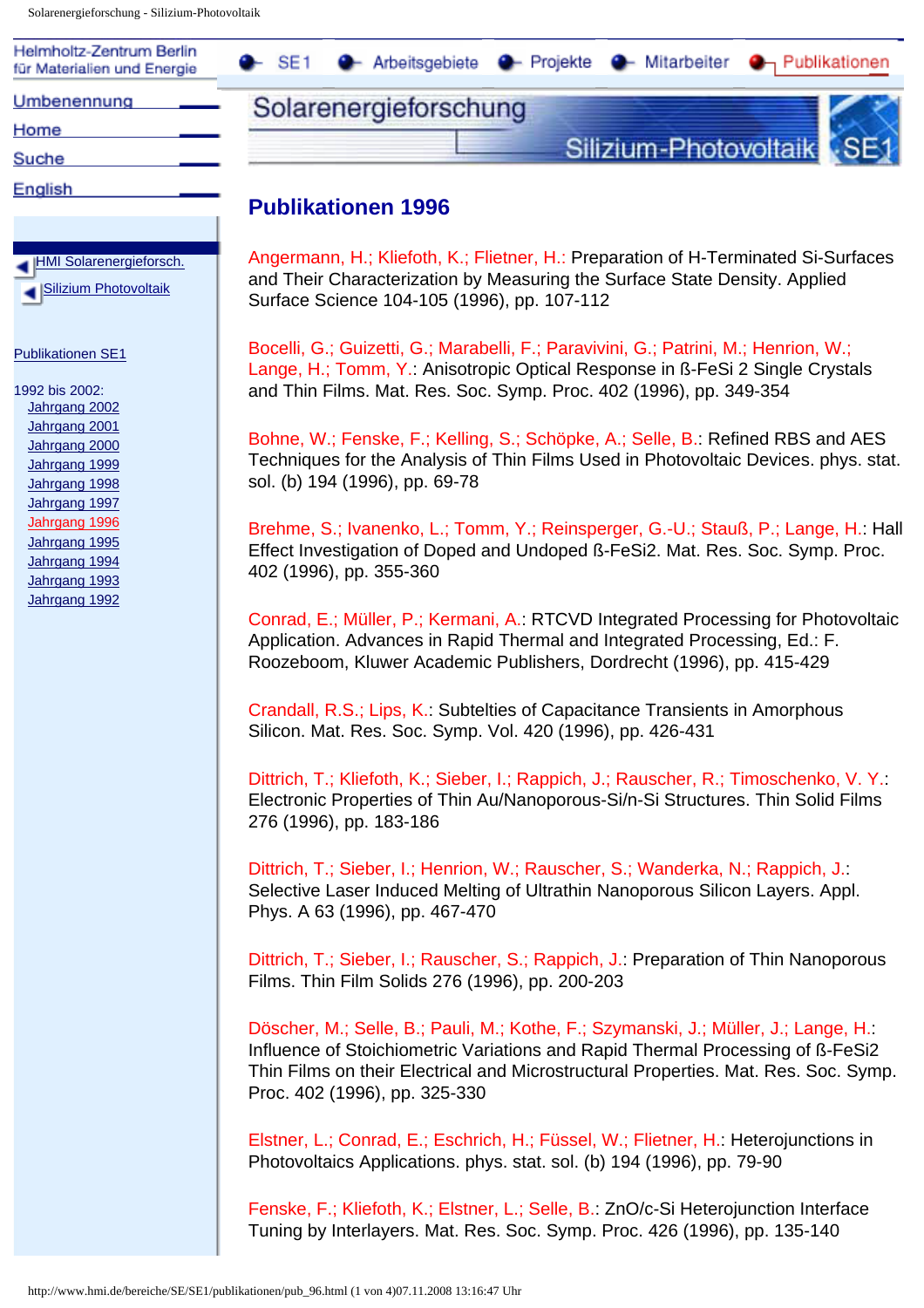Fenske, F.; Lange, H.; Oertel, G.; Reinsperger, G.-U.; Schumann, J.; Selle, B.: Characterization of Semiconducting Silicide Films by Infrared Vibrational Spectroscopy. Materials Chemistry and Physics 43 (1996), pp. 238-242

Fenske, F.; Schöpke, A.; Schulze, S.; Selle, B.: Analytical Studies of Nickel Silicide Formation Through a Thin Ti Layer. Appl. Surf. Sci. 104-105 (1996), pp. 218-222

Filonov, A. B.; Migas, D. B.; Shaposhnikov, V. L.; Dorozhkin N. N.; Petrov, G. V.; Borisenko, V. E.; Henrion, W.; Lange, H.: Electronic and Related Properties of Crystalline Semiconducting Iron Disilicide. J. Appl. Phys. 79 (1996), pp. 7708-7712 g

Finger, F.; Schmidt, M.; Schwarz, R.: Mikrokristalline Siliziumschichten für Dünnschichtsolarzellen. Forschungsverbund Sonnenenergie, Themen 95/96 (1996), pp. 81-86

Flietner, H.: Photovoltaik - Eine Herausforderung für Physik, Technologie und Bauelemente. Forschungsverbund Sonnenenergie, Themen 95/96 (1996), pp. 6-11

Flietner, H.; Füssel, W.; Sinh, N. D.; Angermann, H.: Density of States and Relaxation Spectra of Etched, H-Terminated and Naturally Oxidized Si-surfaces and the Accompanied Defects. Appl. Surf. Sci. 104-105 (1996), pp. 342-348

Füssel, W.; Eschrich, H.; Elstner, L.; Schmidt, M.; Angermann, H.; Selle, B.; Fenske, F.; Kliefoth, K.; Fuhs, W.: Heteroemitter für Silizium-Solarzellen. Statusseminar Photovoltaik, Bad Breisig (1996), pp. 2001-2016

Füssel, W.; Glunz, S.; Warta, W.: Innovative Charakterisierungsverfahren zur Unterstützung der Solarzellentechnologie. Forschungsverbund Sonnenenergie Themen 95/96 (1996), pp. 37-43

Füssel, W.; Schmidt, M.; Angermann, H.; Mende, G.; Flietner, H.: Defects at the Si/ SiO2 Interface: Their Nature and Behaviour in Technological Processes and Stress. Nuclear Instruments & Methods in Physics Research A 377 (1996), pp. 177- 183 -g

Henrion, W.; Brehme, St.; Sieber, I.; von Känel, H.; Tomm Y.; Lange, H.: Optical and Electrical Properties of Iron Disilicide with Different Degrees of Structural Perfection. Solid State Phenom. 51-52 (1996), pp. 341-346

Herz, K.; Lange, H.; Powalla, M.; Werner, J. H.: Eisendisilizid für Photovoltaik-Dünnschicht-Technologie. Forschungsverbund Sonnenenergie Themen 95/96 (1996), pp. 93-97

Hietschold, M. Schulze, S.; Falke, U.; Fenske, F.; Wolke, W.: HRTEM Characterization of the NiSi2 Growth onto the Si(111) Surface. Appl. Surf. Sci. 102 (1996), pp. 156-158

Koynov, S.; Grebner, S.; Radojkovic, P.; Hartmann, E.; Schwarz, R.; Vasilev, L.; Krankenhagen, R.; Sieber, I.; Henrion, W.; Schmidt, M.: Initial Stages of Microcrystalline Silicon Film Growth. J. of Non-Cryst. Solids 198-200 (1996), pp. 1012-1016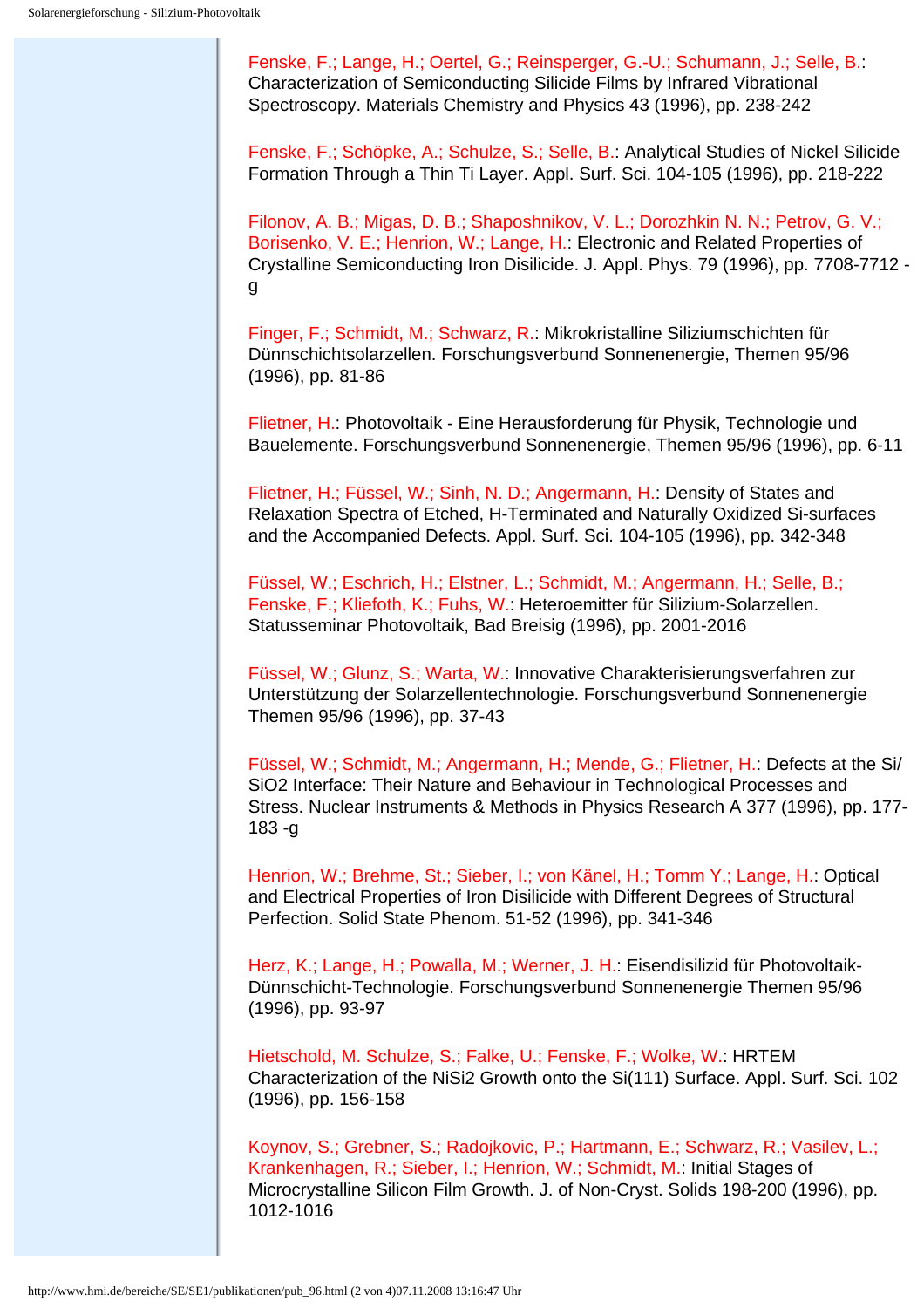Krankenhagen, R.; Schmidt, M.; Henrion, W.; Sieber, I.; Koynov, S.; Grebner, S.; Schwarz, R.: Determination of Subgap-Absorption in µc-Si:H Films by CPM. Solid State Phenomena 47-48 (1996), pp. 607-612

Krankenhagen, R.; Schmidt, M.; Grebner, S.; Poschenrieder, M.; Henrion, W.; Sieber, I.; Koynov, S.; Schwarz, R.: Correlation between Structural, Optical and Electrical Properties of µc-Si Films. J. of Non-Cryst. Solids 198-200 (1996), pp. 923- 926

Lange, H.: Properties and Perspectives of Semiconducting Transition Metal Silicides. Mat. Res. Soc. Symp. Proc. 402 (1996), pp. 317-328

Lange, H.; Henrion, W.; Fenske, F.; Zettler, T.; Schumann, J.; Teichert, S.: Optical Interband Properties of Some Semiconducting Silicides. phys. stat. sol. (b) 194 (1996), pp. 231-240

Lange, H.; Henrion, W.; Selle, B.; Reinsperger, G.-U.; Oertel, G.; von Känel, H.: Optical Properties of ß-FeSi2 Films Grown on Si Substances with Different Degree of Structural Perfection. Applied Surface Science 102 (1996), pp. 169-172

Lips, K.; Unold, T.; Xu, Y.; Crandall, S.: Partial Depletion Region and Its Impact on Transient Capacitance Measurements. Mat. Res. Soc. Symp. Vol. 420 (1996), pp. 691-696

Müller, P.; Beckers, I.; Conrad, E.; Elstner, L.; Fuhs, W.: Application of Low-Temperature Electron Cyclotron Resonance CVD to Silicon Thin-Film Solar Cell Preparation. Conference Record of the 25th IEEE Photovoltaic Specialists Conference, Washington, DC, IEEE (1996), pp. 673-676

Nickel, N. H.; Johnson, N. M.; Walker, J.: Point Defects and the Role of Hydrogen in Poly-Si. Proceedings of the 23rd International Conference on "The Physics of Semiconductors", Eds.: M. Scheffler, R. Zimmermann, World Scientic, Singapore, (1996), pp. 2633-2636

Nickel, N. H.; Anderson, G. B.; Walker, J.: Hydrogen-Induced Platelets in Disordered Silicon. Solid State Commun. 99 (1996), pp. 427-433

Nickel, N. H.: Effects of Electron Cyclotron Resonance Plasma Thermal Oxidation on the Properties of Polycrystalline Silicon Film. Appl. Phys. Lett. 69 (1996), pp. 1330-1331

Panknin, D.; Wieser, E.; Skorupa, W.; Henrion, W.; Lange, H.: Buried (Fe1-xCox) Si2 Layers with Variable Band Gap Formed by Ion Beam Analysis. Appl. Phys. A62 (1996), pp. 155-162

Rappich, J.; Lewerenz, H.J.: In-Situ FTIR Investigation of the Electrochemical Microstructuring of n-Si(111). Electrochimica Acta 41 (1996), pp. 675-680

Reuther, H.; Lange, H.; Dobler, M.; Schumann, J.: CEMS Studies on Iron Silicides. Conference Proceedings ICAME 95, 43 (1996), pp. 573-576

Scharf, S.; Schmidt, M.; Bräunig, D.: Trapping Kinetics of Thin Layers Influenced by Tunneling. Materials Chemistry and Physics 43 (1996), pp. 187-190